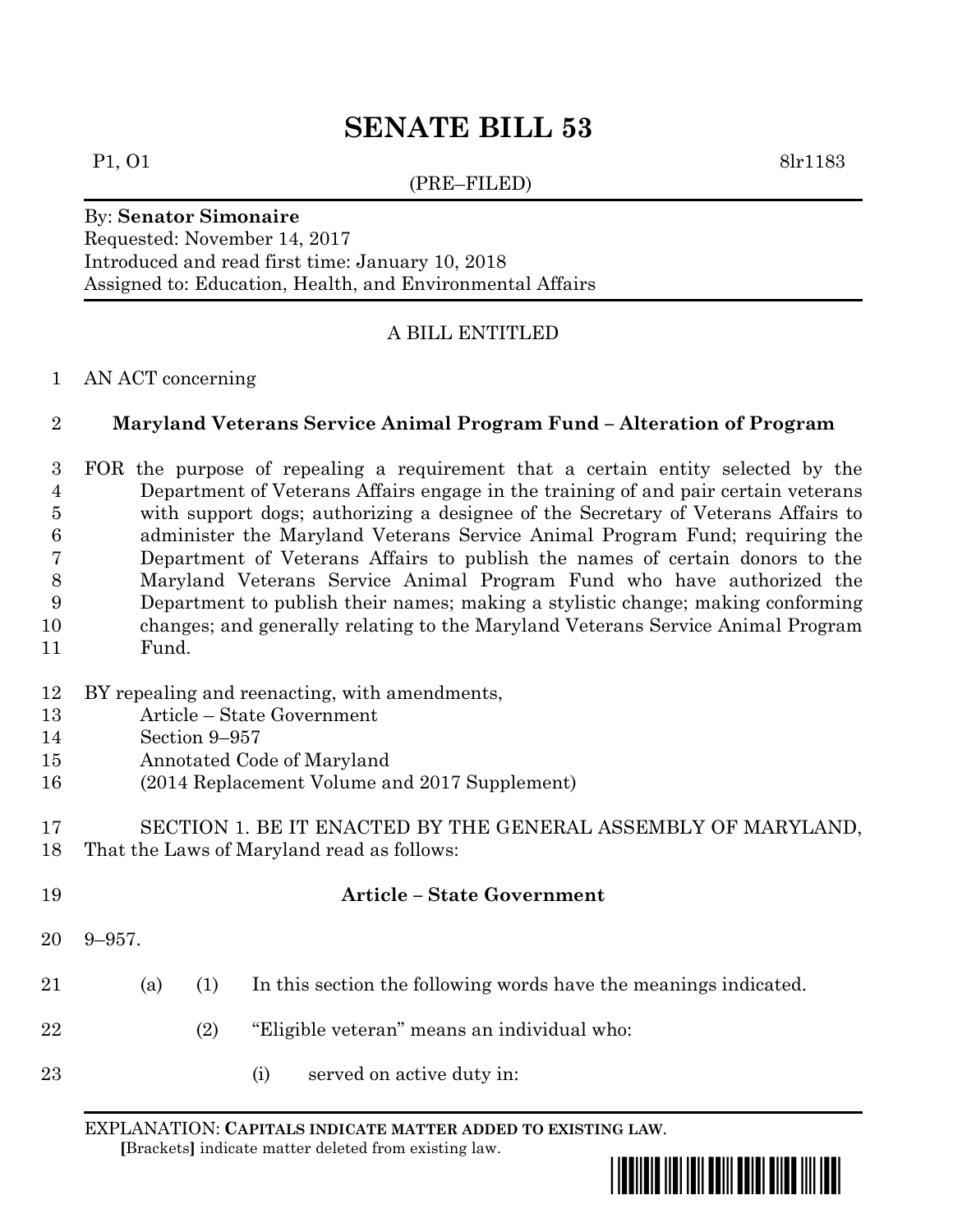# **SENATE BILL 53**

| 1                     |                                                                                                                            |       | 1.  | the armed forces of the United States;                                                                                                                     |  |  |
|-----------------------|----------------------------------------------------------------------------------------------------------------------------|-------|-----|------------------------------------------------------------------------------------------------------------------------------------------------------------|--|--|
| $\overline{2}$        |                                                                                                                            |       | 2.  | the National Guard; or                                                                                                                                     |  |  |
| $\boldsymbol{3}$<br>4 | States;                                                                                                                    |       | 3.  | a reserve component of the armed forces of the United                                                                                                      |  |  |
| 5                     |                                                                                                                            | (ii)  |     | served in a capacity other than for training;                                                                                                              |  |  |
| $\boldsymbol{6}$<br>7 | dishonorable; and                                                                                                          | (iii) | was | discharged or released under conditions other than                                                                                                         |  |  |
| 8                     |                                                                                                                            | (iv)  | 1.  | is a resident of the State; or                                                                                                                             |  |  |
| 9<br>10               | Administration hospital in the State.                                                                                      |       | 2.  | receives<br>treatment<br>from<br>Veterans'<br>or<br>care<br>$\mathbf{a}$                                                                                   |  |  |
| 11<br>12              | "Fund" means the Maryland Veterans Service Animal Program Fund<br>(3)<br>established under subsection (f) of this section. |       |     |                                                                                                                                                            |  |  |
| 13<br>14              | (4)<br>other legal entity that:                                                                                            |       |     | "Nonprofit training entity" means a corporation, a foundation, or any                                                                                      |  |  |
| 15                    |                                                                                                                            | (i)   |     | is qualified under $\S$ 501(c)(3) of the Internal Revenue Code;                                                                                            |  |  |
| 16<br>17              | by veterans; and                                                                                                           | (ii)  |     | engages in the training of service dogs [or support dogs] for use                                                                                          |  |  |
| 18<br>19              | this section.                                                                                                              | (iii) |     | has been selected by the Department to provide services under                                                                                              |  |  |
| 20<br>21              | "Program" means the Maryland Veterans Service Animal Program<br>(5)<br>established under subsection (b) of this section.   |       |     |                                                                                                                                                            |  |  |
| 22<br>23              | (6)<br>the Program.                                                                                                        |       |     | "Program participant" means an eligible veteran who participates in                                                                                        |  |  |
| 24<br>25              | (7)                                                                                                                        |       |     | "Successful Program participant" means a Program participant who<br>successfully completes the training protocol specified by a nonprofit training entity. |  |  |
| 26                    | (b)                                                                                                                        |       |     | There is a Maryland Veterans Service Animal Program in the Department.                                                                                     |  |  |
| 27                    | $\left( \mathrm{c}\right)$                                                                                                 |       |     | The purposes of the Program are to:                                                                                                                        |  |  |
| 28<br>29              | (1)<br>to one or more nonprofit training entities;                                                                         |       |     | refer eligible veterans who inquire about participation in the Program                                                                                     |  |  |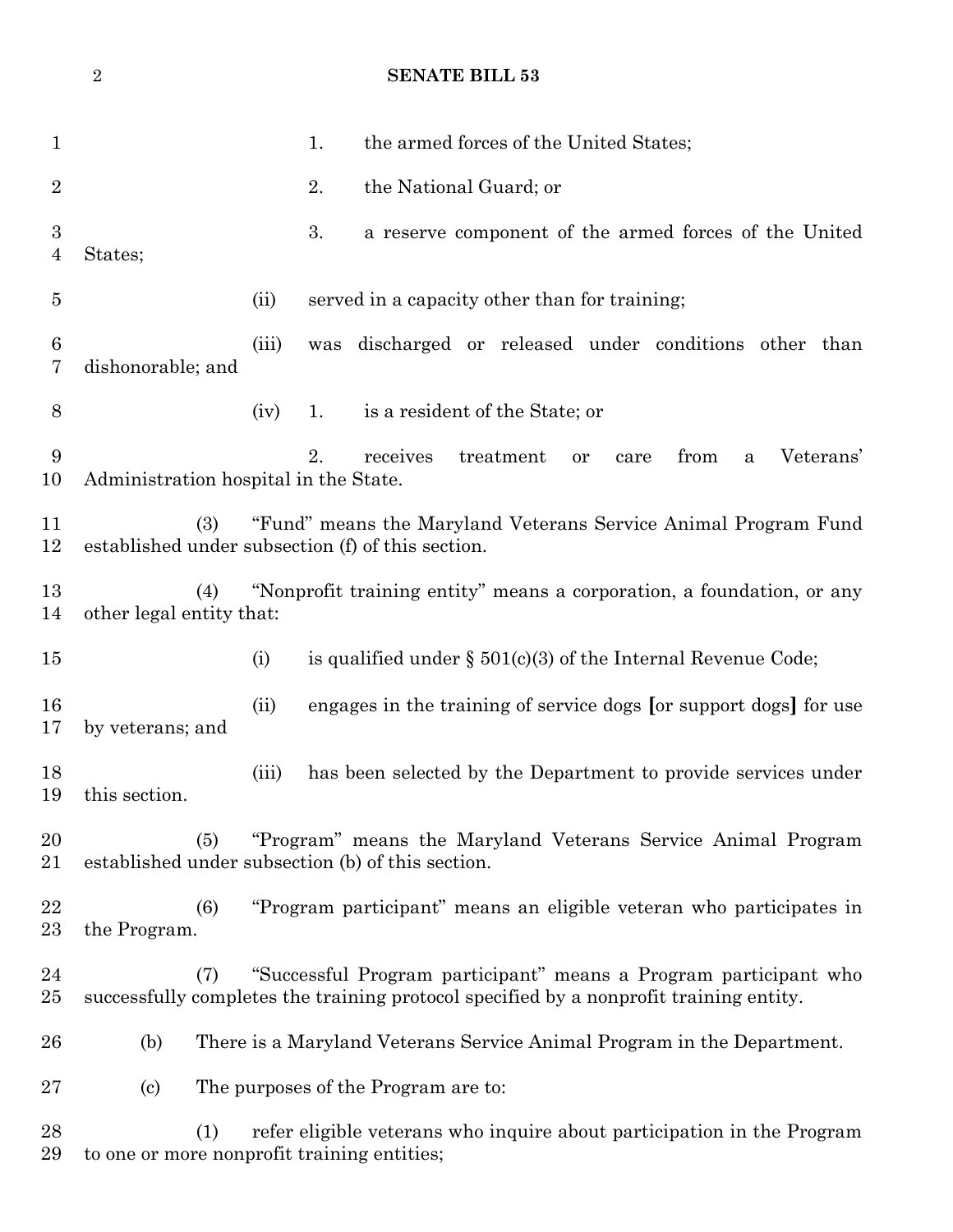**SENATE BILL 53** 3

 (2) provide additional funding mechanisms to assist veterans participating in the Program; (3) encourage successful Program participants to assist in outreach and referral of other eligible veterans who could benefit from participation in the Program; (4) assist in the reduction of the Maryland veteran suicide rate; and (5) identify potential capital projects and services to facilitate more services for veterans in the State. (d) (1) The Department shall select at least one nonprofit training entity to: (i) implement a training protocol for the purposes of the Program that will teach each Program participant methodologies, strategies, and techniques for partnering with service dogs **[**or support dogs**]**; (ii) select qualified Program participants from those eligible veterans referred to the nonprofit entity under the Program; (iii) select an appropriate service dog **[**or support dog**]** for each Program participant; (iv) facilitate each Program participant's training using the nonprofit training entity's training protocol; and (v) partner each successful Program participant with the service dog **[**or support dog**]** on the Program participant's successful completion of the nonprofit training entity's training protocol. (2) To be eligible for selection under paragraph (1) of this subsection, a nonprofit entity must: (i) be based in the State; (ii) serve the needs of the veteran population in the State; and (iii) generate its own revenue and reinvest the proceeds of that revenue in the growth and development of its programs. (e) (1) A nonprofit training entity may disqualify a Program participant from participation in the Program if the nonprofit training entity determines that the Program participant's involvement in the Program: (i) presents a danger to the Program participant's mental or physical wellbeing;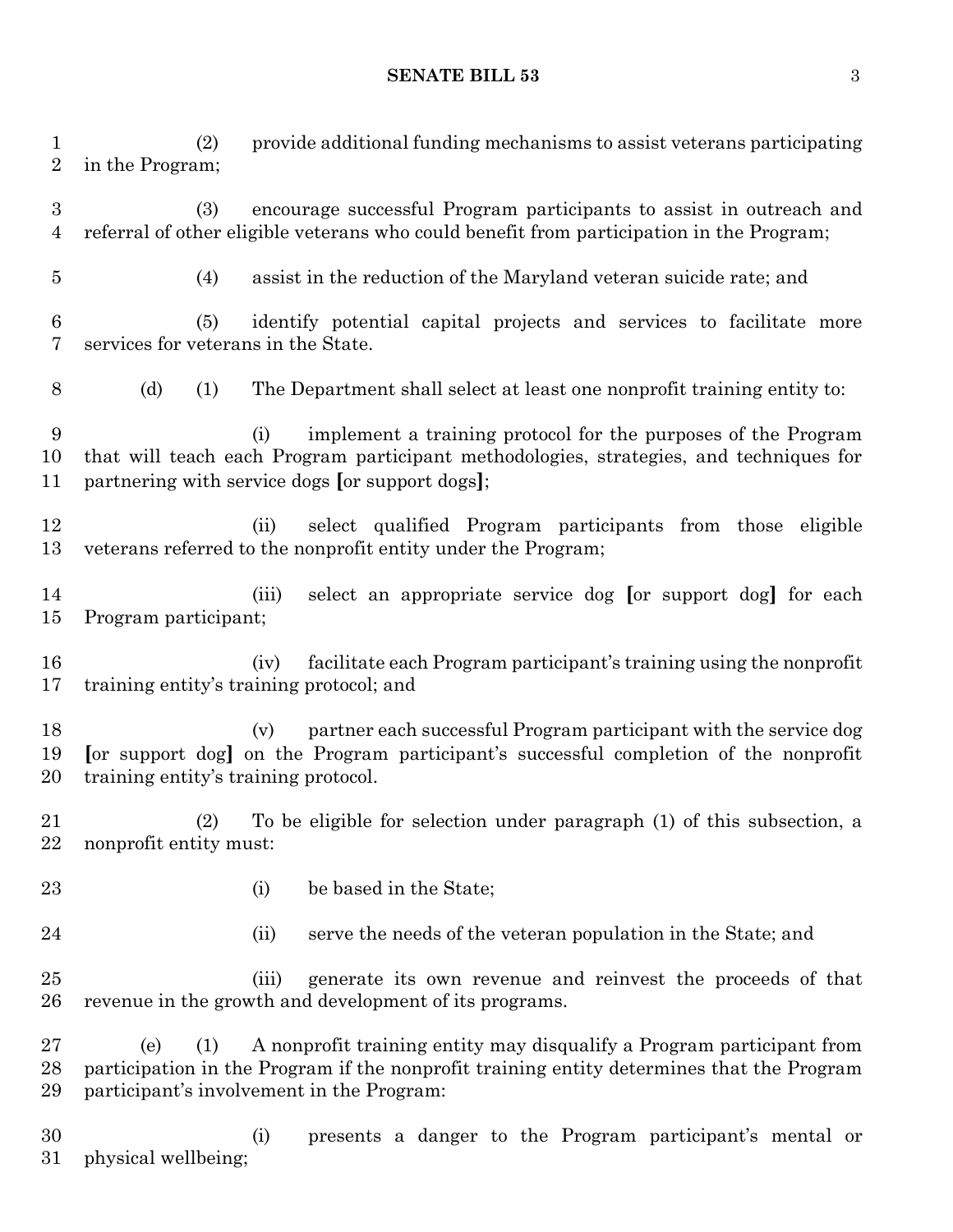**SENATE BILL 53**

| 1<br>$\boldsymbol{2}$              | or property;               |     | (ii)  | has caused or may potentially cause harm to others, an animal,                                                            |
|------------------------------------|----------------------------|-----|-------|---------------------------------------------------------------------------------------------------------------------------|
| $\boldsymbol{3}$<br>$\overline{4}$ | or physical well-being; or |     | (iii) | presents a danger to the service dog's [or support dog's] mental                                                          |
| $\overline{5}$                     |                            |     | (iv)  | does not meet the training requirement of the nonprofit.                                                                  |
| $6\phantom{.}6$<br>7               | any reason.                | (2) |       | A Program participant may discontinue involvement in the Program for                                                      |
| 8                                  | (f)                        | (1) |       | There is a Maryland Veterans Service Animal Program Fund.                                                                 |
| 9<br>10                            | training entity.           | (2) |       | The Department shall use revenue from the Fund to pay a nonprofit                                                         |
| 11                                 |                            | (3) |       | Revenue from the Fund may be used only to pay:                                                                            |
| 12                                 |                            |     | (i)   | a nonprofit training entity; and                                                                                          |
| 13                                 |                            |     | (ii)  | administrative costs of the Program.                                                                                      |
| 14<br>15                           | the Fund.                  | (4) |       | The Secretary, OR THE SECRETARY'S DESIGNEE, shall administer                                                              |
| 16<br>17                           |                            | (5) | (i)   | The Fund is a special, nonlapsing fund that is not subject to $\S$<br>7-302 of the State Finance and Procurement Article. |
| 18<br>19                           |                            |     | (ii)  | The State Treasurer shall hold the Fund separately, and the<br>Comptroller shall account for the Fund.                    |
| 20                                 |                            | (6) |       | The Fund consists of:                                                                                                     |
| 21<br>22                           | the Program;               |     | (i)   | revenue collected by the Department in the form of donations to                                                           |
| 23                                 |                            |     | (ii)  | money appropriated in the State budget to the Fund; and                                                                   |
| 24<br>25                           | of the Fund.               |     | (iii) | any other money from any other source accepted for the benefit                                                            |
| 26<br>27                           |                            | (7) |       | The State Treasurer shall invest the money of the Fund in the same<br>manner as other State money may be invested.        |
| 28<br>29                           | of the State.              | (8) |       | Any interest earnings of the Fund shall be credited to the General Fund                                                   |